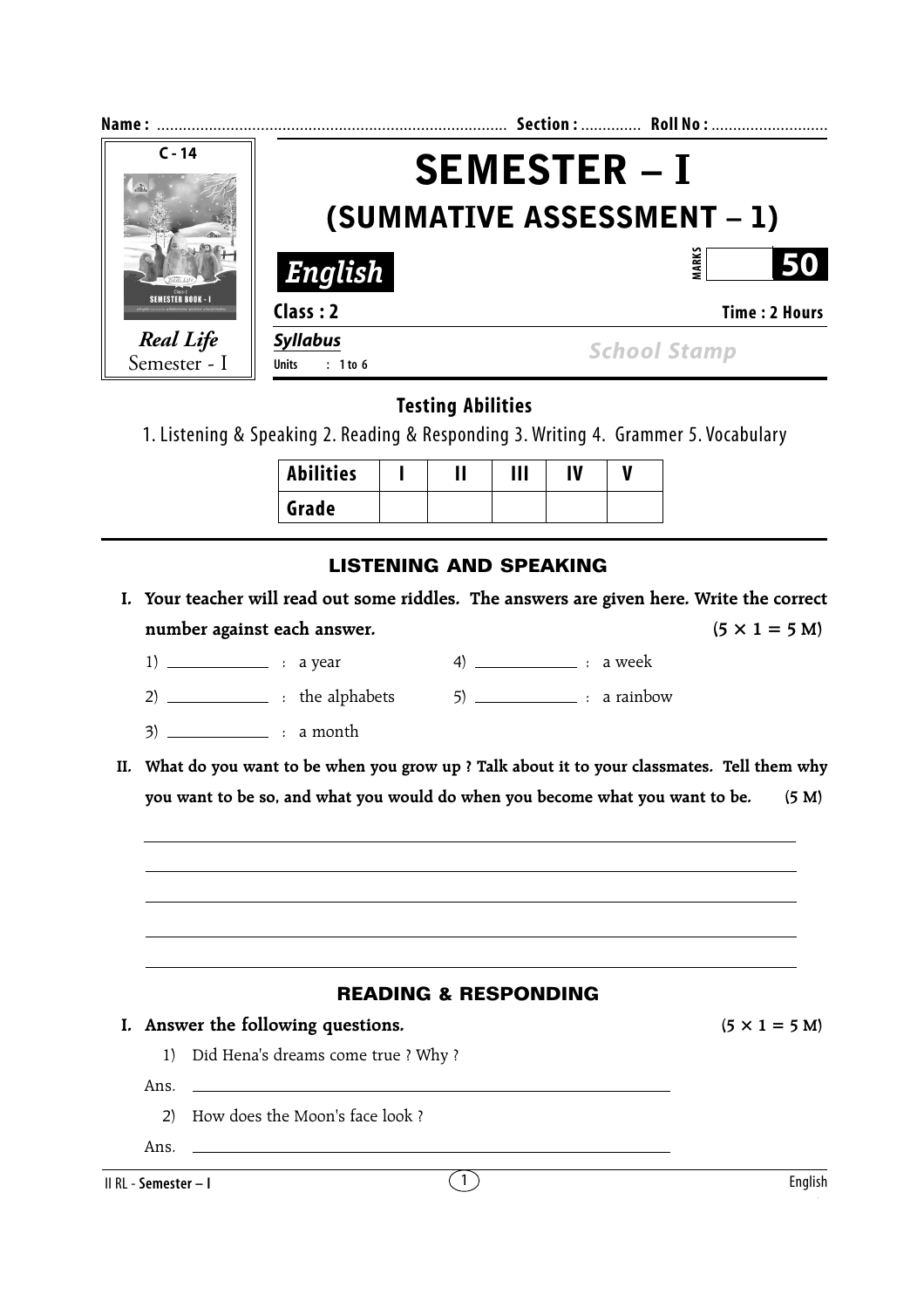3) Why did the farmer and the merchant argue ? Ans. 4) Why was the mouse afraid of the lion ? Ans. 5) Why was Deepak worried ? Ans. **II.** Answer the following questions. ( $5 \times 1 = 5$  M) 1) How old was Hena ? Ans. 2) What does the Moon shine down on ? Ans. 3) Where were Deepak and his friends playing ? Ans. 4) What jobs did her mother give her ? Ans. 5) Who close their eyes ? Ans.

## **WRITING**



Look at the picture above. What do you see ? What do you think these children are doing ? Where are they playing ? Write a few lines about what this picture tells you.

II RL - **Semester – I**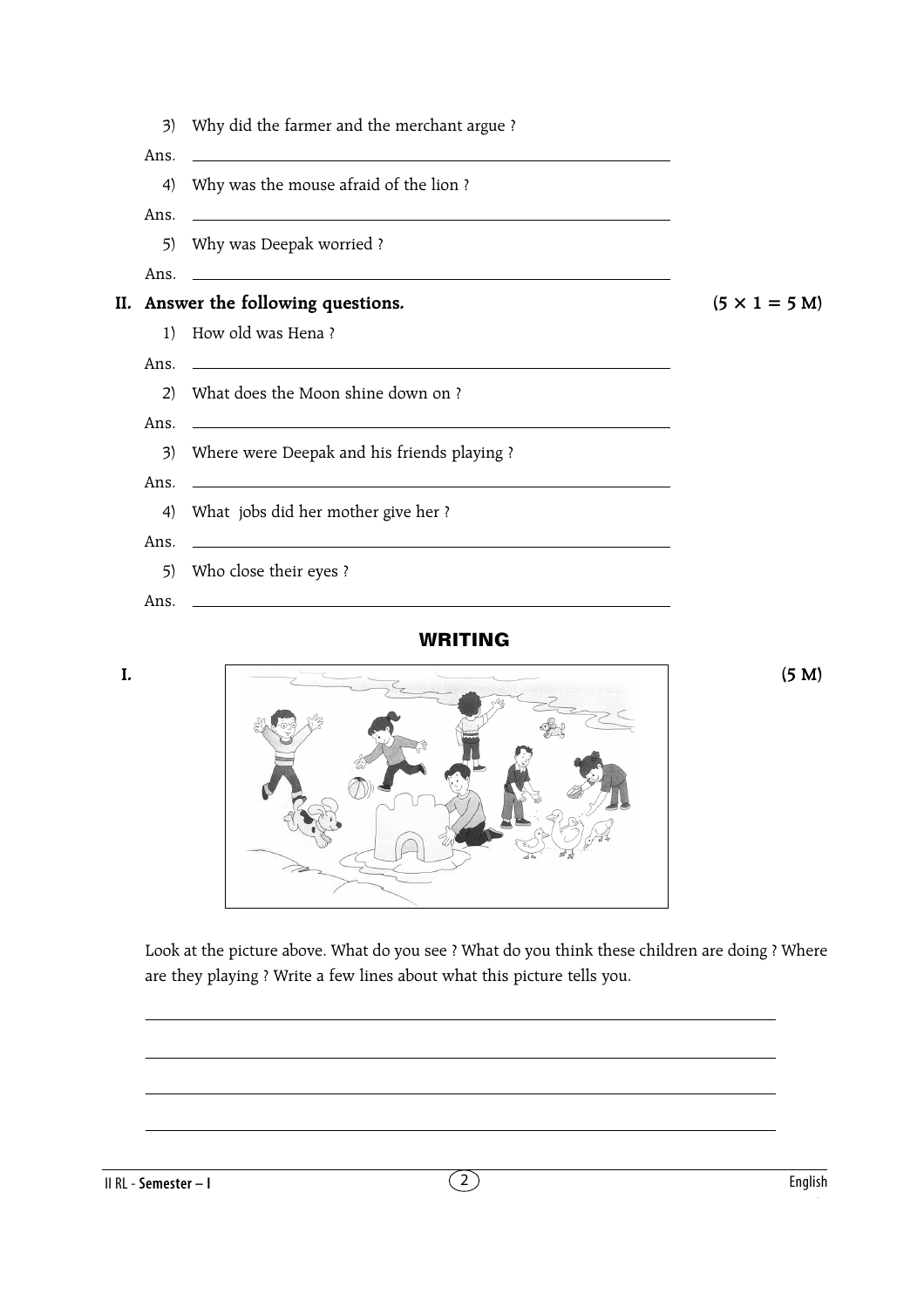## II. Choose the correct word from those given in the brackets to fill in the blanks.  $(5 \times 1 = 5 M)$

- 1) Reena will go and  $\frac{1}{\sqrt{2\pi}}$  sweets. (buy / bye)
- 2) Rahul  $\frac{1}{\sqrt{2}}$  the race. (one / won)
- 3) The  $\frac{1}{3}$  of the sun hid behind the clouds. (raise / rays)
- 4) Pinky bought \_\_\_\_\_\_\_\_\_\_\_\_\_\_\_ apples. (too / two)
- 5) Raju is so  $\frac{1}{2}$  (weak / week)

### **GRAMMAR**

# **I.** Fill in the blanks using the pronouns given in the box below.  $(5 \times 1 = 5 \text{ M})$

### $($  I, you, he, she, it  $)$

- 1) Ms. Judy is our class teacher. \_\_\_\_\_\_\_\_\_\_\_\_\_\_ is very clever.
- 2) I read the Bible daily. \_\_\_\_\_\_\_\_\_\_\_\_ teaches us good things.
- 3) Amit is a good player. \_\_\_\_\_\_\_\_\_\_\_\_\_ is also a good student.
- 4) You are a nice girl. \_\_\_\_\_\_\_\_\_\_\_\_\_ are my friend.
- 5) This picture is mine. \_\_\_\_\_\_\_\_\_\_\_\_\_\_ am wearing a red dress.

### **II.** Rewrite the following sentences using apostrophes correctly.  $(5 \times 1 = 5 \text{ M})$

- 1) This computer is owned by Sarita.
- 2) This car is owned by william.
- 3) This is favourite movie of Sam.
- 4) The tail of the dog is black.
- 5) The horn of that car is funny.

# **VOCABULARY**

**I.** Write the opposites of the underlined words by choosing words from the box.( $5 \times \frac{1}{2} = 2\frac{1}{2}$  M)

### **buy, short, stop, dirty, laugh**

- 1) Karen is going to sell her bike.
- 2) Kim is tall but Lee is not.
- 3) When I heard the story, I began to  $\overline{cry}$ .
- 4) Start running the moment you hear the whistle.
- 5) My dress is clean but Meena's dress is not.

II RL - **Semester – I** 3 English